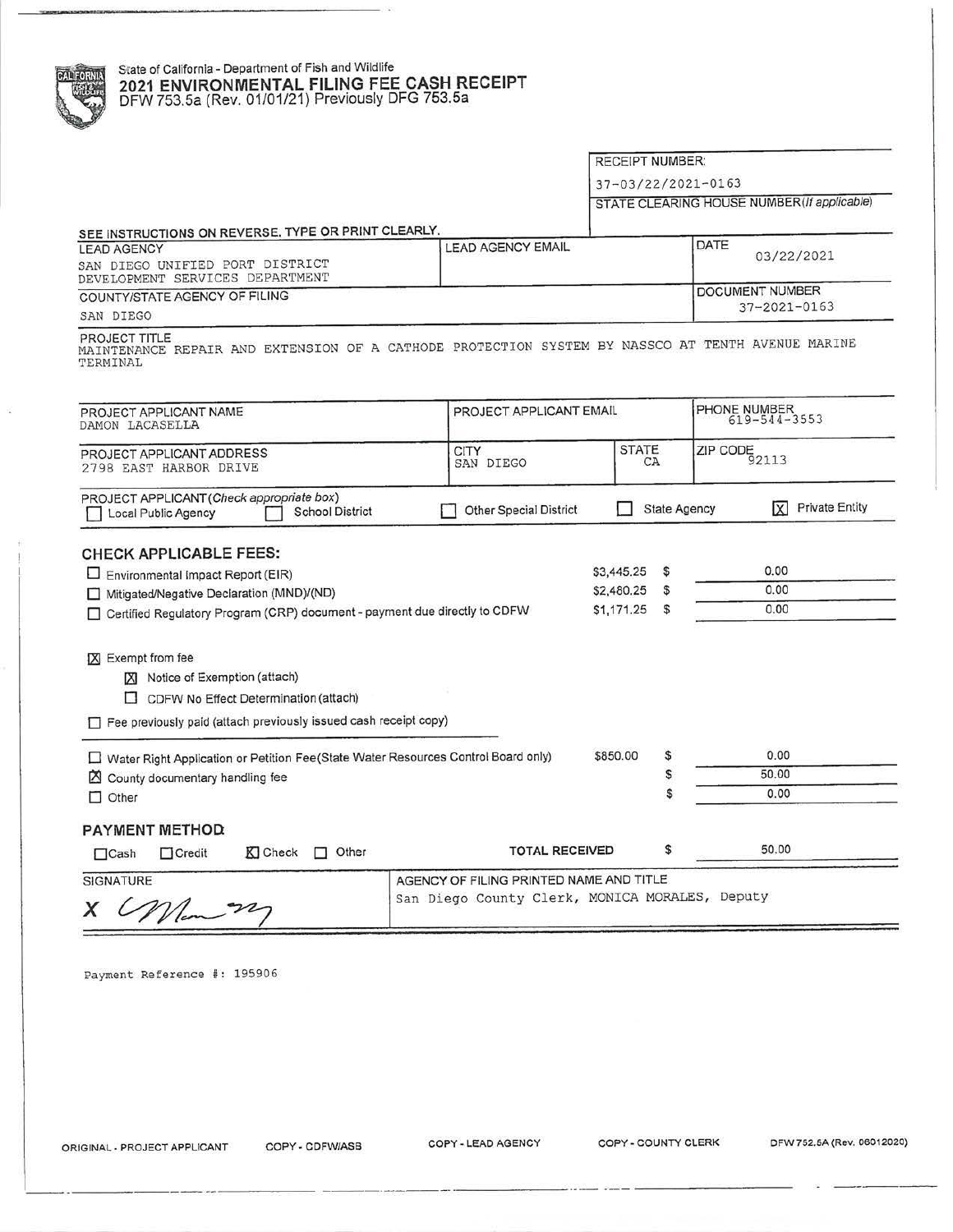

**FILED**  Mar 22, 2021 09:57 AM Ernest J. Dronenburg, Jr. SAN DIEGO COUNTY CLERK File # 2021 -000196 State Receipt# 37032220210163

**SAN DIEGO COUNTY CLERK CEQA FILING COVER SHEET** 

THIS SPACE FOR CLERK'S USE ONLY

Complete and attach this form to each CEOA Notice filed with the County Clerk TYPE OR PRINT CLEARLY Project Title

# MAINTENANCE, REPAIR AND EXTENSION OF A CATHODE PROTECTION SYSTEM BY NASSCO AT TENTH AVENUE MARINE TERMINAL

## **Check Document being Filed:**

Environmental Impact Report (EIR)

Mitigated Negative Declaration (MND) or Negative Declaration (ND)

Notice of Exemption (NOE)

**Q** Other (Please fill in type):

**FILED IN THE OFFICE OF THE SAN DIEGO** 

**COUNTY CLERK ON** March 22, 2021

Posted March 22, 2021 **Removed** 

**Returned to agency on \_\_\_\_\_\_\_\_\_ \_ DEPUTY \_\_\_\_\_\_\_\_\_\_\_\_\_ \_** 

--- ------·----- -

Filing fees are due at the time a Notice of Determination/Exemption is filed with our office.For more information on filing fees and No Effect Determinations, please refer to California Code of Regulations, Title 14, section 753.5.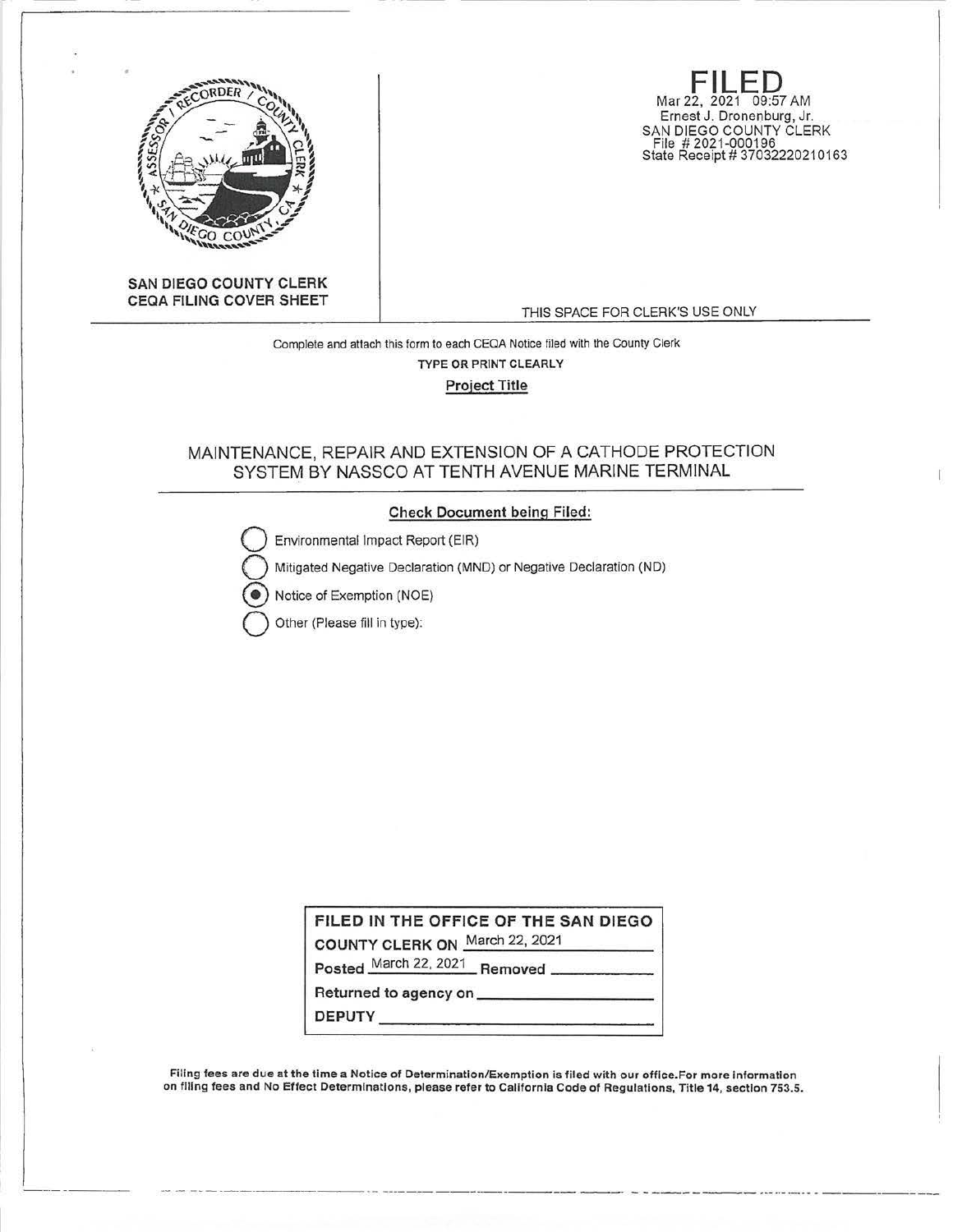| <b>Notice of Exemption</b> |  |  |
|----------------------------|--|--|
|                            |  |  |

**CEQA Guidelines Appendix E** 

| To: |   | Office of Planning and Research        | From: (Public Agency)           |  |
|-----|---|----------------------------------------|---------------------------------|--|
|     |   | 1400 Tenth Street, Room 121            | San Diego Unified Port District |  |
|     |   | Sacramento, CA 95814                   | Development Services Department |  |
|     |   |                                        | 3165 Pacific Highway            |  |
|     |   |                                        | San Diego, CA 92101             |  |
|     | 單 | San Diego County Recorder/County Clerk |                                 |  |
|     |   | 1600 Pacific Highway, Suite 260        |                                 |  |
|     |   | San Diego, CA 92101-2480               |                                 |  |
|     |   |                                        |                                 |  |

**Project Title:** Maintenance, Repair, and Extension of a Cathode Protection System by NASSCO at Tenth Avenue Marine Terminal **Project Location - Specific:** 2798 East Harbor Drive, San Diego, CA 92113 **Project location - City:** San Diego **Project Location - County:** San Diego

**Description of Nature, Purpose, and Beneficiaries of Project:** The proposed project would involve the maintenance, repair, and extension of an existing cathode protection system by General Dynamics NASSCO (Tenant) in the City of San Diego, California. Work to specifically complete the proposed project would involve the following infrastructure improvements: re-drill ten (10) existing deep wells approximately 130 feet (ft.) below finished grade (bfg) to replace existing anodes; drill three (3) new deep anode wells approximately 130 ft. bfg; drill six (6) new shalfow wells approximately ten ft. bfg and installation of new anodes and cathode protection within the drilled wells; drill eight (8) cathode protection soil access ports with test leads to piles approximately twenty (20) ft. bfg; replacement of existing rectifiers; and installation of cathode protection along sheet pile bulkheads along Berths 7 and 8. All drilling would be conducted using an auger and each shallow well would require 50 feet of trenching. The proposed improvements would decrease the rate of deterioration that would occur to the existing sheet pile and infrastructure at the shipyard. All improvements would be constructed landside and would not change the capacity of NASSCO to conduct work. Construction of the proposed improvements is anticipated to commence in February 2021 and would take approximately six (6) months to complete.

Due to its nature and limited scope, construction of the proposed project would generate a minor amount of vehicle trips and would require limited use of equipment. Therefore, significant impacts related to air quality, greenhouse gas emissions, and transportation and traffic are not anticipated to occur. Furthermore, the Tenant would be responsible for complying with all applicable federal, state, and local laws regarding construction demolition debris, hazards and hazardous materials, and stormwater.

**Name of Public Agency Approving Project:** San Diego Unified Port District (SDUPD) Name of Person or Agency Carrying Out Project: Damon LaCasella, Environmental Engineer, 2798 East Harbor Drive, San Diego, CA 92113; (619) 544-3553

**Exempt Status: (Check one):** □ Ministerial (Sec. 21080(b)(1); 15268);

□ Declared Emergency (Sec. 21080(b)(3); 15269(a));

- □ Emergency Project (Sec. 21080(b)(4); 15269(b)(c));
- **Categorical Exemptions: Existing Facilities (SG** *§* **15301) (Class 1), Replacement or Reconstruction (SG** *§* **15302) (Class 2), New Construction or Conversion of Small Structures (SG** *§* **15303) (Class 3) and Minor Alterations to Land (SG** *§* **15304) (Class 4)**  o Statutory Exemption. State code number:

**Reason Why Project is Exempt:** The proposed project is determined to be Categorically Exempt pursuant to California Environmental Quality Act (CEQA) Guidelines Sections 15301 (Existing Facilities), 15302 (Replacement or Reconstruction), 15303 (New Construction or Conversion of Small Structures), and 15304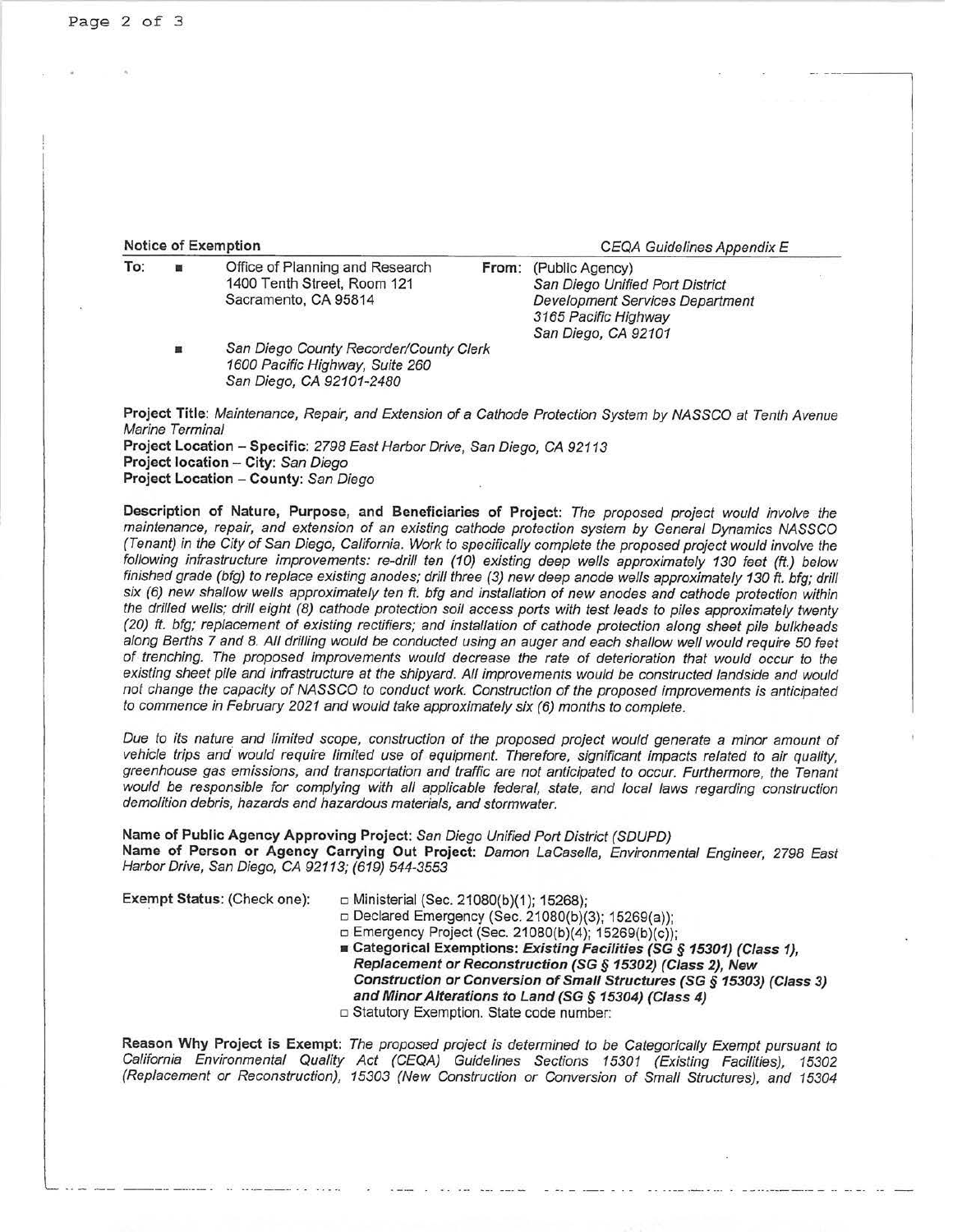(Minor Alterations to Land) and Sections 3.a., 3.b., 3.c., and 3.d. of the District's Guidelines for Compliance with CEQA because it consists of maintenance, repair, and extension of an existing cathode protection system, would not result in a significant cumulative impact due to the continuation of the existing use, would consist of the replacement and reconstruction of an existing facilities, would be located on generally the same site as the structure replaced, would consist of construction and location of new, small facilities, would result in no permanent effects on the environment, and would not involve the removal of mature, scenic trees. The District has determined none of the six exceptions to the use of a categorical exemption apply to this project (CEQA Guidelines Section 15300.2). Sections 3.a., 3.b., 3.c., and 3.d. of the District's CEQA Guidelines are as follows:

- 3.a. Existing Facilities (SG § 15301) (Class 1): Includes operation, repair, maintenance, or minor alteration of existing public or private structures, facilities, mechanical equipment, or topographical features, involving negligible or no expansion of use beyond that previously existing.
	- (1) Repair, maintenance or minor alteration of existing mooring facilities, floats, piers, piles, wharves, bulkhead, revetment, buoys, or similar structures; marine terminal facilities; airport facilities; and commercial industrial, or recreational facilities.

#### AND/OR

- 3.b. Replacement or Reconstruction (SG *§* 15302) (Class 2): Includes replacement or reconstruction of existing structures and facilities where the new structure will be located on the same site and will have substantially the same purpose and capacity as the structure being replaced.
	- (2) Replacement or reconstruction of marine terminal facilities, and marine-oriented commercial, industrial, and public and commercial recreational facilities, including buildings, piers, piles, wharves, marine ways; railroads; airport facilities, runways, taxiways, aprons, and ancillary structures to those facilities; electrical and mechanical systems and equipment; where the new structure will be on essentially the same site as the structure replaced and will have substantially the same purpose and capacity as the structure replaced.

### AND/OR

3.c. New Construction or Conversion of Small Structures (SG § 15303) (Class 3): Includes construction of limited numbers of new, small facilities or structures; installation of small new equipment and facilities in small structures; and conversion of existing small structures from one use to another with minor modifications to the exterior of the structure.

#### AND/OR

3.d. Minor Alterations to Land (SG § 15304) (Class **4):** Includes minor alterations in the condition of land, water and/or vegetation not involving removal of mature, scenic trees.

**Lead Agency Contact Person and Telephone Number:** Michael Paul, (619) 686-8112

**Signature:** ~ **-:x-e Date:** ?--/§'1-) --:7,'-----'------------ Date:  $3-15-2$  Title: Assistant Planner

Signed by Lead Agency

□ Signed by Applicant

**Date received for filing at OPRJClerk:**